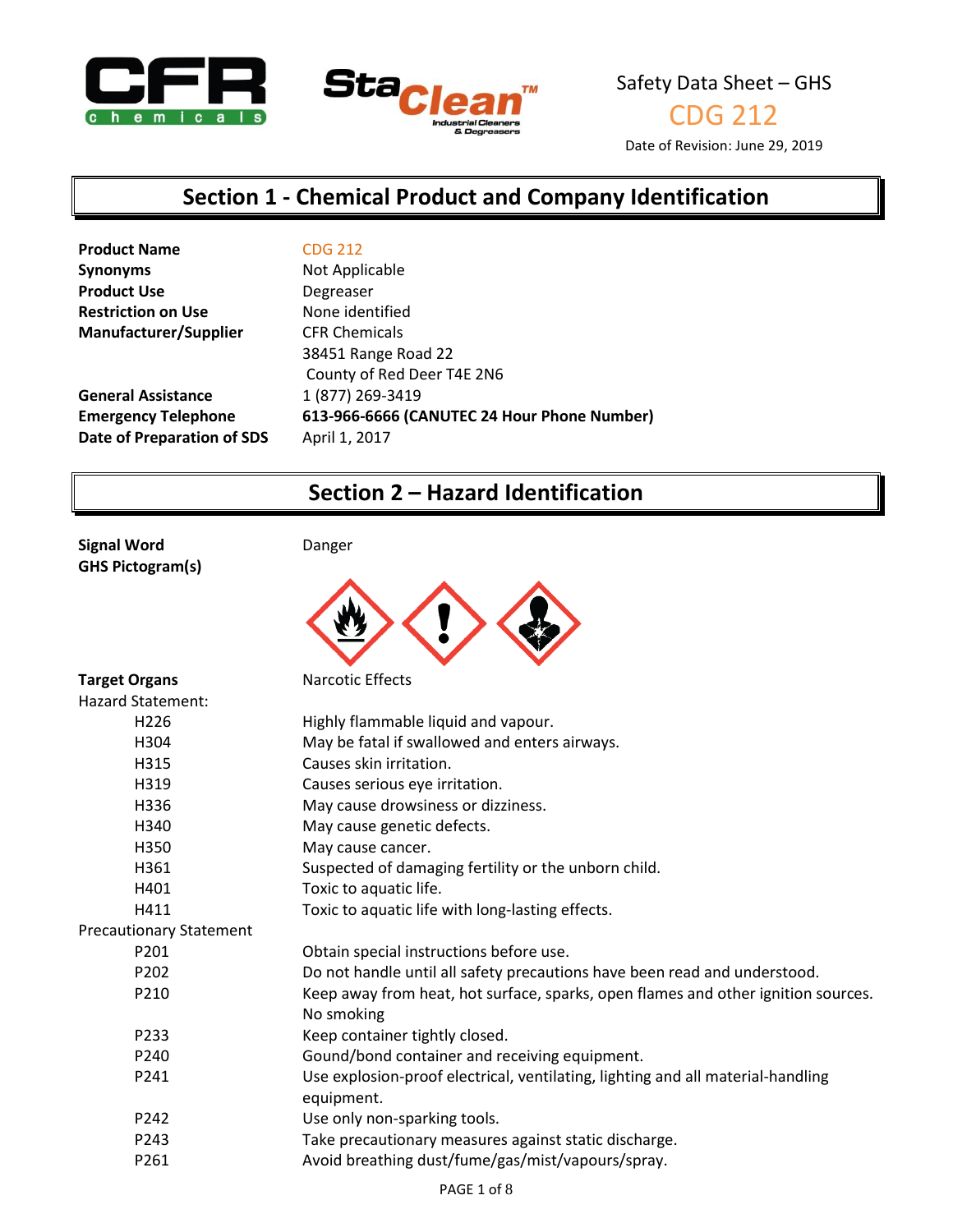



## CDG 212

Date of Revision: June 29, 2019

| P264                            | Wash skin thoroughly after handling.                                                                                                |
|---------------------------------|-------------------------------------------------------------------------------------------------------------------------------------|
| P271                            | Use only outdoors or in a well-ventilated area.                                                                                     |
| P273                            | Avoid release to the environment.                                                                                                   |
| P280                            | Wear protective gloves/eye protection/face protection.                                                                              |
| Response                        |                                                                                                                                     |
| P321                            | Specific treatment: See Response Statements on this label.                                                                          |
| $P301 + P310$                   | IF SWALLOWED: Immediately call a POISON CENTRE / DOCTOR.                                                                            |
| P302 + P352                     | IF ON SKIN: Wash with plenty of water.                                                                                              |
| P303 + P361 + P353              | IF ON SKIN (OR HAIR): Take off immediately all contaminated clothing. Rinse skin<br>with water/shower.                              |
| $P304 + P340$                   | IF INHALED: Remove person to fresh air and keep comfortable for breathing.                                                          |
| P305 + P331 + P338              | IF IN EYES: Rinse cautiously with water for several minutes. Remove contact<br>lenses, if present and easy to do. Continue rinsing. |
| $P308 + P313$                   | If exposed or concerned: Get medical advice/attention.                                                                              |
| P312                            | Call a POISON CENTRE or doctor/physician if you feel unwell.                                                                        |
| P331                            | DO NOT induce vomiting.                                                                                                             |
| P332 + P313                     | If skin irritation occurs: Get medical advice/attention.                                                                            |
| P337 + P313                     | If eye irritation persists: Get medical advice/attention.                                                                           |
| P362 + P364                     | Take off contaminated clothing and wash before reuse.                                                                               |
| P370 + P378                     | In case of fire: Use dry sand, dry chemical, or alcohol-resistant foam to extinguish                                                |
| P391                            | Collect spillage                                                                                                                    |
| Storage                         |                                                                                                                                     |
| $P403 + P233$                   | Store in well-ventilated place. Keep container tightly closed.                                                                      |
| $P403 + P235$                   | Store in well-ventilated place. Keep cool.                                                                                          |
| P405                            | Store locked up.                                                                                                                    |
| Disposal                        |                                                                                                                                     |
| P501                            | Dispose of contents/container to an approved waste disposal unit.                                                                   |
| <b>GHS Classification</b>       | Flammable liquids (Category 2)                                                                                                      |
|                                 | Skin corrosion/irritation (Category 2)                                                                                              |
|                                 | Serious eye damage/eye irritation (Category 2A)                                                                                     |
|                                 | Mutagenicity (Category 1B)                                                                                                          |
|                                 | Carcinogenicity (Category 1B)                                                                                                       |
|                                 | Reproductive Toxicity (Category 2)                                                                                                  |
|                                 | Specific target organ toxicity - single exposure (Category 3)                                                                       |
|                                 | Aspiration hazard (Category 1)                                                                                                      |
|                                 | Hazardous to the aquatic environment, acute hazard (Category 2)                                                                     |
|                                 | Hazardous to the aquatic environment, acute chronic (Category 2)                                                                    |
|                                 |                                                                                                                                     |
| <b>HMIS Classification</b>      |                                                                                                                                     |
| <b>Health Hazard</b>            | 2<br>$\ast$                                                                                                                         |
| <b>Chronic Health Hazard</b>    |                                                                                                                                     |
| <b>Flammability</b>             | 3                                                                                                                                   |
| <b>Physical Hazards</b>         | 0                                                                                                                                   |
| <b>Potential Health Effects</b> |                                                                                                                                     |
| <b>Inhalation</b>               | May be harmful if inhaled. Causes respiratory tract irritation.                                                                     |

**Inhalation** May be harmful if inhaled. Causes respiratory tract irritation.<br>**Skin** Causes skin irritation. **Causes skin irritation.**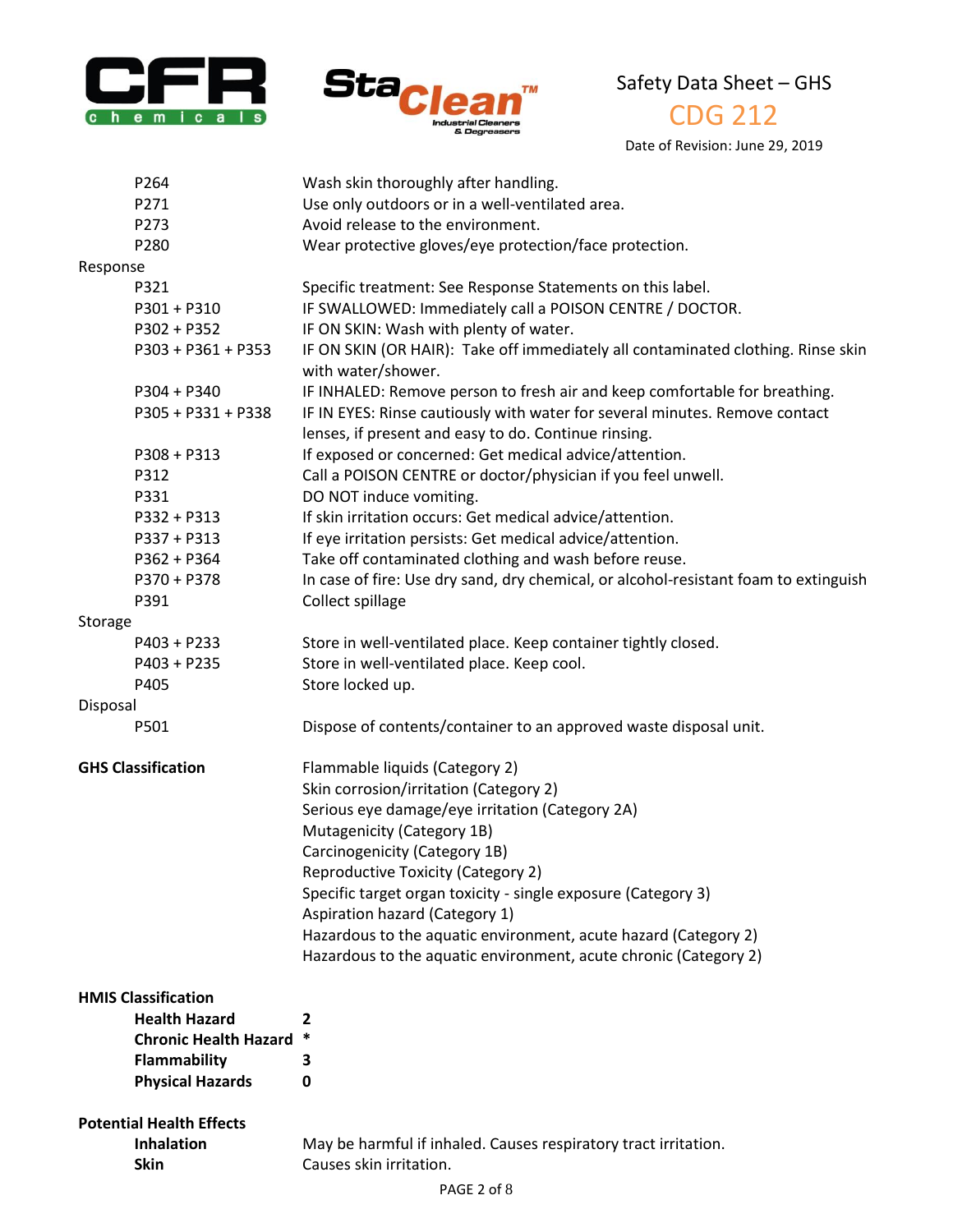



**Eye** Causes serious eye irritation. **Ingestion** May be harmful if swallowed.

# **Section 3 – Composition Information on Ingredients**

| <b>HAZARDOUS INGREDIENT</b><br>Naptha, petroleum, heavy<br>catalytic reformed** | <b>Hazardous Ingredient, Synonyms</b><br>Heavy aromatic naptha; Heavy aromatic naptha,<br>gasoline re-run overhead; Aromatic hydrocarbon<br>mixture | <b>PERCENT</b><br>$30 - 40%$ | <b>CAS NUMBER</b><br>64741-68-0 |
|---------------------------------------------------------------------------------|-----------------------------------------------------------------------------------------------------------------------------------------------------|------------------------------|---------------------------------|
| Isopropyl Alcohol                                                               | 2-propanol; IPA; Isopropyl Alcohol; 1-<br>methylethanol; 1-methylethyl alcohol; 2-<br>hydroxypropane; i-propanol; propan-2-ol; sec-<br>propanol.    | $5 - 15%$                    | 67-63-0                         |
| Terpene Hydrocarbon                                                             | Not Applicable                                                                                                                                      | $25 - 35%$                   | 5989-27-5                       |
| <b>Ethoxylated Alcohol</b>                                                      | Not Applicable                                                                                                                                      | $2 - 5%$                     | 68439-46-3                      |
| Formaldehyde, polymer with 4-<br>nonylphenol and oxirane                        | Not Applicable                                                                                                                                      | $2 - 5%$                     | 30846-35-6                      |
|                                                                                 | $*$ = Various $**$ = Mixture $***$ = Proprietary                                                                                                    |                              |                                 |
| <b>Chemical Formula</b>                                                         | Mixture                                                                                                                                             |                              |                                 |

## **Section 4 - First Aid Measures**

| <b>Inhalation</b>   | Move victim to fresh air and keep at rest in a position comfortable for breathing.<br>If it is suspected that vas of vapour is still present, the rescuer should wear an<br>appropriate mask or self-contained breathing apparatus. If not breathing, if<br>breathing is irregular, or if respiratory arrest occurs, provide artificial respiration<br>or oxygen by trained personnel. It may be dangerous to the person providing aid<br>to give mouth-to-mouth resuscitation. Get medical attention. If necessary, call a<br>poison centre or physician. If unconscious, place in recovery position and get<br>medical attention immediately. Maintain an open airway. Loosen tight clothing<br>such as collar, tie, belt or waistband. |
|---------------------|-------------------------------------------------------------------------------------------------------------------------------------------------------------------------------------------------------------------------------------------------------------------------------------------------------------------------------------------------------------------------------------------------------------------------------------------------------------------------------------------------------------------------------------------------------------------------------------------------------------------------------------------------------------------------------------------------------------------------------------------|
| <b>Eye Contact</b>  | Immediately flush eyes with plenty of water, occasionally lifting the upper and<br>lower lids. Check for and remove contact lenses. Continue to rinse for at least 10<br>minutes. Get medical attention.                                                                                                                                                                                                                                                                                                                                                                                                                                                                                                                                  |
| <b>Skin Contact</b> | Flush contaminated skin with plenty of water. Remove contaminated clothing and<br>shows. Continue to rinse for at least 10 minutes. Get medical attention. Wash<br>clothing before reuse. Clean shoes thoroughly before reuse.                                                                                                                                                                                                                                                                                                                                                                                                                                                                                                            |
| Ingestion           | Get medical attention immediately. Call a poison control centre or physician.<br>Wash out mouth with water. Remove victim to fresh air and keep at rest in a<br>position comfortable for breathing. Aspiration hazard if swallowed. Can enter<br>lungs and cause damage. Do not induce vomiting. If vomiting occurs, the head<br>should be kept low so vomit does not enter the lungs. Never give anything by<br>mouth to an unconscious person. If unconscious, place in recovery position and<br>get medical attention immediately. Maintain an open airway. Loosen tight<br>clothing such as collar, tie, belt or waistband.                                                                                                           |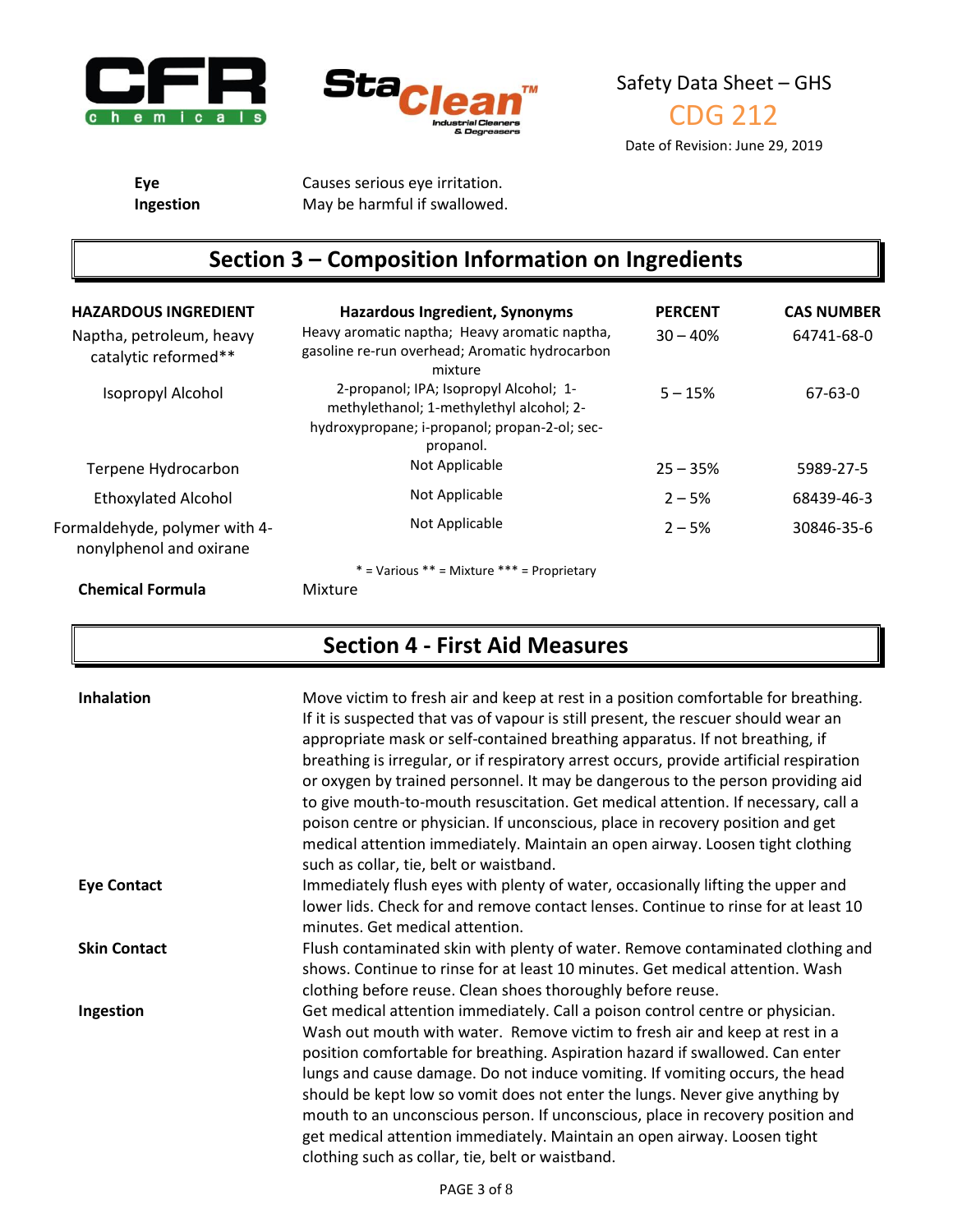



### **Most Important Symptoms/Effects**

| Acute                    | No data available.     |
|--------------------------|------------------------|
| Delayed                  | No data available.     |
| <b>Note to Physician</b> | Treat symptomatically. |

## **Section 5 – Fire-Fighting Measures**

| Flash Point (°C)<br><b>Flash Point Method</b>       | $17^{\circ}$ C<br><b>PMCC</b>                                                                                                                                          |  |
|-----------------------------------------------------|------------------------------------------------------------------------------------------------------------------------------------------------------------------------|--|
| <b>Auto Ignition Temperature</b>                    | No data available                                                                                                                                                      |  |
| <b>Conditions of Flammability</b>                   | Flammable in the presence of a source of ignition when the temperature is above<br>the flash point. Keep away from heat/sparks/open flame/ hot surface. No<br>smoking. |  |
| <b>Extinguishing Media</b>                          | Use water spray (fog), alcohol-resistant foam, dry chemical or carbon dioxide                                                                                          |  |
| <b>Unsuitable Extinguising Media Water streams.</b> |                                                                                                                                                                        |  |
| Unusual Fire/                                       |                                                                                                                                                                        |  |
| <b>Explosion Hazard</b>                             | No data available.                                                                                                                                                     |  |
| <b>Hazardous Combustion</b>                         |                                                                                                                                                                        |  |
| <b>Products</b>                                     | Carbon oxides. May release flammable gases.                                                                                                                            |  |
| <b>Special Protective Equipment and</b>             |                                                                                                                                                                        |  |
| <b>Precautions for Firefighters</b>                 | Wear appropriate protective equipment and self-contained breathing apparatus<br>with a full face-piece operated in positive pressure mode.                             |  |

## **Section 6 – Accidental Release Measures**

| <b>Personal precautions</b>      | Use personal protective equipment. Avoid breathing vapours, mist or gas. Ensure<br>adequate ventilation. Remove all sources of ignition. Evacuate personnel to safe<br>areas. Beware of vapours accumulating to form explosive concentrations.<br>Vapours can accumulate in low areas.                                                                                          |
|----------------------------------|---------------------------------------------------------------------------------------------------------------------------------------------------------------------------------------------------------------------------------------------------------------------------------------------------------------------------------------------------------------------------------|
| <b>Environmental precautions</b> | Prevent further leakage or spillage if safe to do so. Do not let product enter<br>drains. Discharge into the environment must be avoided.                                                                                                                                                                                                                                       |
| <b>Methods and materials for</b> |                                                                                                                                                                                                                                                                                                                                                                                 |
| containment and cleaning up      | Contain free liquid if possible. Pick up by covering with an activated carbon<br>absorbent or other suitable inert absorbent material (e.g. sand, sawdust, general-<br>purpose binder). Take up & place in closed containers. Ventilate area & wash spill<br>site after material pickup is complete. Contain and dispose of wash water in<br>accordance with local regulations. |

## **Section 7 – Handling and Storage**

| <b>Precautions for safe handling</b> | Avoid contact with skin and eyes. Avoid inhalation of vapour or mist. Keep away<br>from sources of ignition - No smoking. Take measures to prevent the build-up of<br>electrostatic charge. |
|--------------------------------------|---------------------------------------------------------------------------------------------------------------------------------------------------------------------------------------------|
| <b>Conditions for safe storage</b>   | Keep container tightly closed in a dry and well-ventilated place.                                                                                                                           |
| <b>Incompatible Conditions</b>       | Heat, flames and sparks.                                                                                                                                                                    |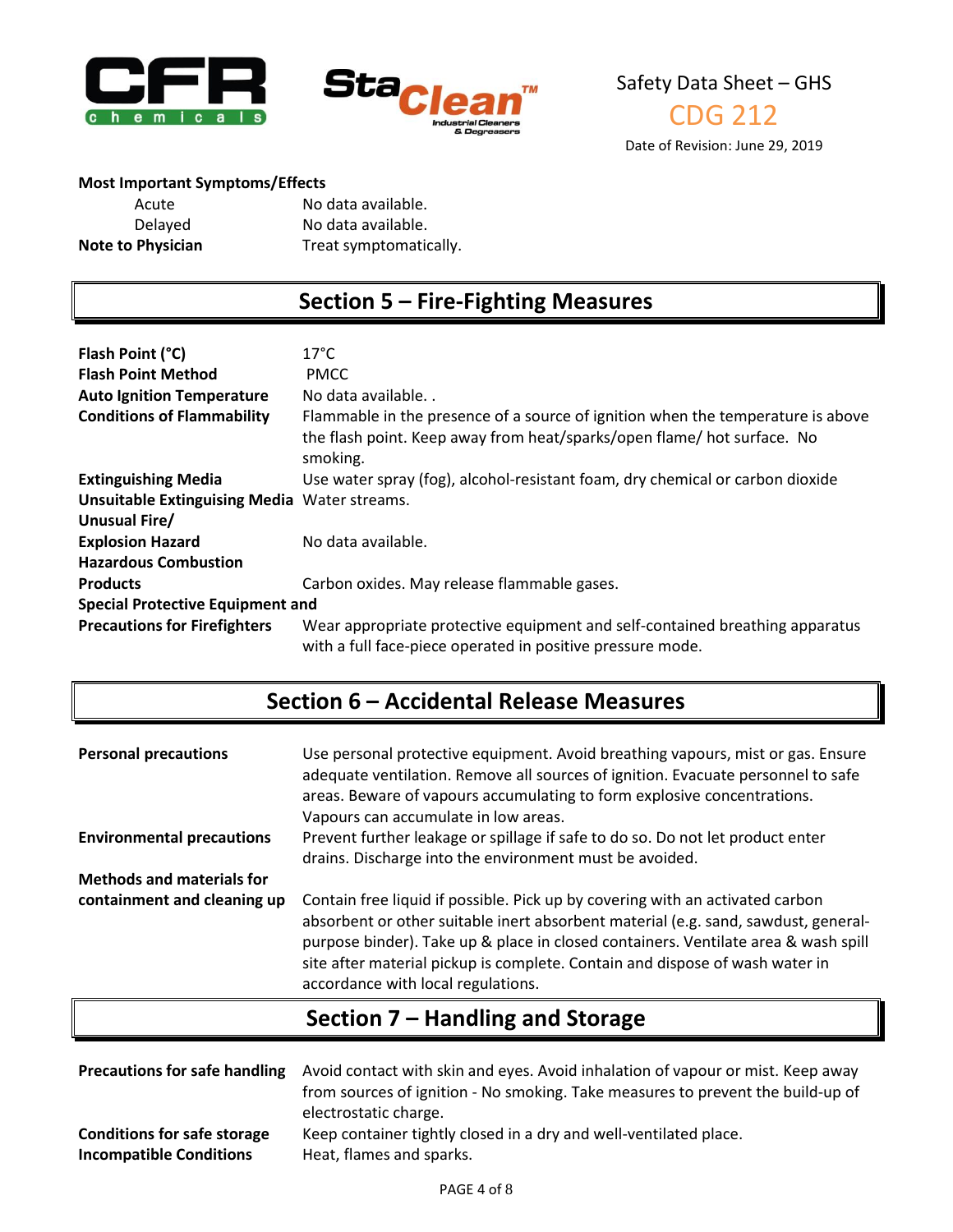



CDG 212

Date of Revision: June 29, 2019

**Incompatible Materials** Strong acids. Strong bases. Strong oxidizers.

## **Section 8 – Exposure Controls / Personal Protection**

| <b>Occupational Exposure Limits</b>                      |                                                                                                                                            |
|----------------------------------------------------------|--------------------------------------------------------------------------------------------------------------------------------------------|
| <b>Ingredient Name</b>                                   | <b>Exposure Limits</b>                                                                                                                     |
| Naptha, petroleum, heavy                                 | Canada, Alberta, Occupational Health and Safety Cote (table 2: OEL)                                                                        |
| catalytic reformed**                                     | Not Established                                                                                                                            |
| Isopropanol                                              | Canada, Alberta, Occupational Health and Safety Cote (table 2: OEL)<br>STEL: 400ppm<br>TWA: 200ppm                                         |
| Terpene Hydrocarbon                                      | Canada, Alberta, Occupational Health and Safety Cote (table 2: OEL)<br>TWA: 20ppm                                                          |
| <b>Ethoxylated Alcohol</b>                               | Canada, Alberta, Occupational Health and Safety Cote (table 2: OEL)<br>Not Established                                                     |
| Formaldehyde, polymer with 4-<br>nonylphenol and oxirane | <b>ACGIH TLV</b><br>TWA: 25ppm 8 Hours<br><b>OSHA PEL</b><br>TWA: 25ppm                                                                    |
| <b>Personal Eye/face protection</b>                      | Chemical safety glasses with side shields to prevent eye contact. As a general rule<br>do not wear contact lenses when handling chemicals. |
| Skin protection                                          | Wear chemical resistant gloves, impermeable protective clothing and safety<br>shoes.                                                       |
| <b>Respiratory protection</b>                            | Use NIOSH approved respirators and components.                                                                                             |
| <b>General hygiene</b>                                   |                                                                                                                                            |
| <b>Considerations</b>                                    | Handle in accordance with good industrial hygiene and safety.                                                                              |
| <b>Specific engineering controls</b>                     | Use mechanical exhaust or laboratory fumehood to avoid exposure. Safety<br>shower, eye wash, and fire extinguisher should be present.      |

# **Section 9 – Physical and Chemical Properties**

| <b>Physical State</b><br><b>Appearance &amp; Odour</b>     | Liquid<br>Clear, straw to dark brown<br>colour. Aromatic odour. | <b>Water Solubility</b><br><b>Boiling Point</b> | Forms emulsion<br>$>82^{\circ}$ C |
|------------------------------------------------------------|-----------------------------------------------------------------|-------------------------------------------------|-----------------------------------|
| <b>Vapour Pressure</b>                                     | Not available                                                   | <b>Boiling Point Range</b>                      | Not available                     |
| <b>Vapour Density</b>                                      | Not available                                                   | <b>Melting Point</b>                            | $< -40^{\circ}$ C                 |
| <b>Specific Gravity</b>                                    | $0.89 - 0.91$                                                   | <b>Freezing Point</b>                           | $< -40^{\circ}$ C                 |
| <b>Partition coefficient (n-</b><br>octonal/water)         | No data available                                               | <b>Lower Explosive Limit (LEL)</b>              | Not available                     |
| рH                                                         | No data available                                               | <b>Upper Explosive Limit (UEL)</b>              | Not available                     |
| <b>Flashpoint (Method)</b>                                 | 17°C (PMCC)                                                     | <b>Auto Ignition temperature</b>                | Not available                     |
| <b>Odour Threshold</b><br><b>Flammability (Solid, Gas)</b> | Not available<br>Not available                                  | <b>Evaporation Rate</b>                         | Not available                     |
| <b>Decomposition Temperature</b>                           | Not available                                                   | <b>Viscosity</b>                                | Not available                     |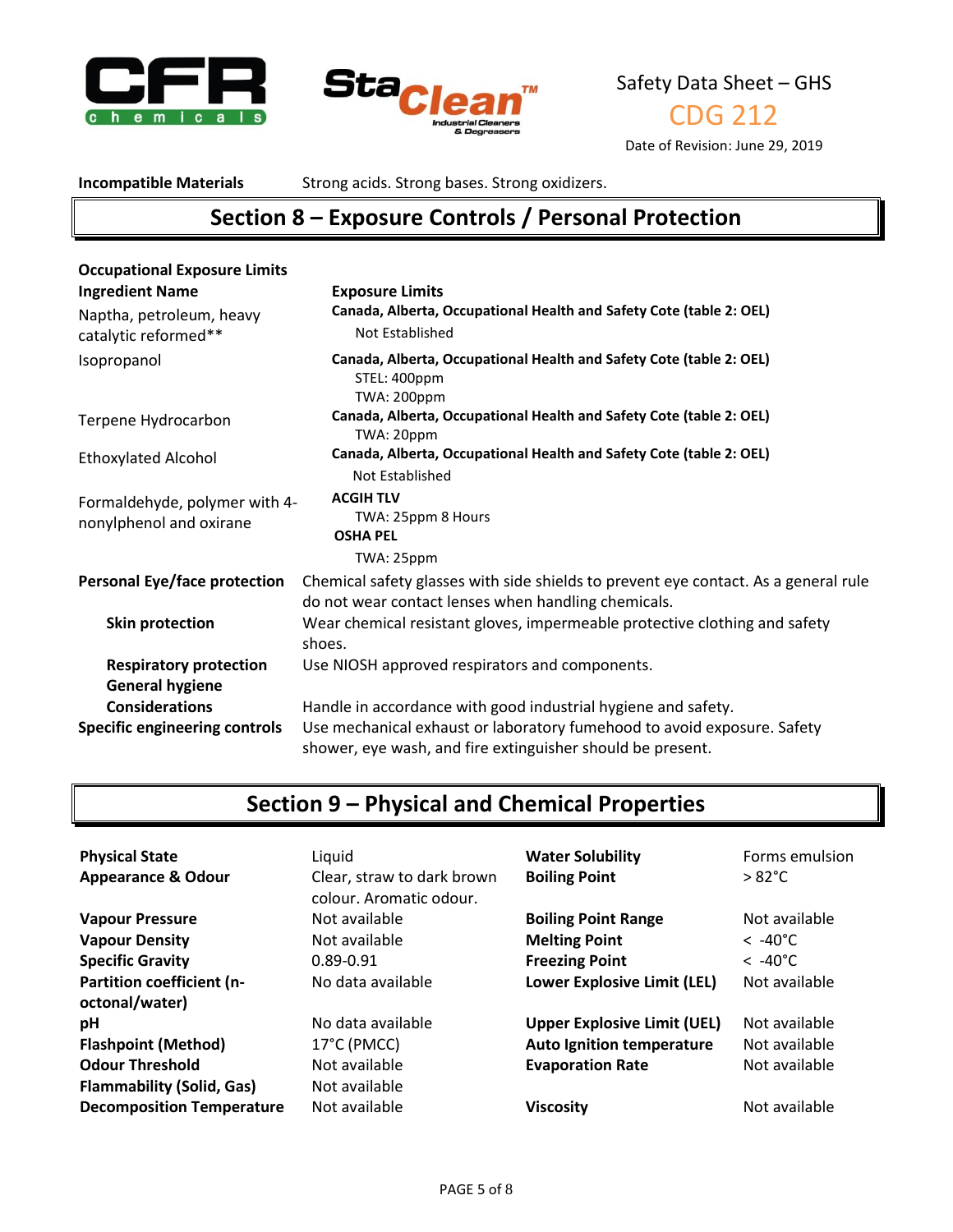



CDG 212

Date of Revision: June 29, 2019

## **Section 10 – Stability and Reactivity**

| Reactivity                                | Heating may cause fire.                                                 |
|-------------------------------------------|-------------------------------------------------------------------------|
| <b>Chemical stability</b>                 | Stable under recommended storage conditions.                            |
| <b>Possibility of hazardous reactions</b> |                                                                         |
|                                           | No data available                                                       |
| <b>Conditions to avoid</b>                | Heat, flames and sparks.                                                |
| <b>Materials to avoid</b>                 | Strong acids. Strong bases. Strong oxidizers.                           |
| <b>Hazardous decomposition products</b>   |                                                                         |
|                                           | Hazardous decomposition products formed under fire conditions. - Carbon |

oxides. Other decomposition products - No data available

## **Section 11- Toxicological Information**

#### **Information on Likely Routes of Exposure**

| <b>Inhalation</b>                                                               |                                                      | May be harmful if inhaled. Causes respiratory tract irritation. |             |                          |
|---------------------------------------------------------------------------------|------------------------------------------------------|-----------------------------------------------------------------|-------------|--------------------------|
| <b>Skin</b>                                                                     | Causes skin irritation.                              |                                                                 |             |                          |
| Eye                                                                             | Causes serious eye irritation.                       |                                                                 |             |                          |
| Ingestion                                                                       | May be harmful if swallowed.                         |                                                                 |             |                          |
| Acute and Chronic Toxicity No data available                                    |                                                      |                                                                 |             |                          |
| <b>Acute toxicity</b>                                                           |                                                      |                                                                 |             |                          |
| <b>Product/Ingredient Name</b>                                                  | <b>Result</b>                                        | <b>Species</b>                                                  | <b>Dose</b> | <b>Exposure</b>          |
| Naptha, petroleum heavy                                                         | LC50 Inhalation gas                                  | Rat                                                             | >5.04mg/L   | 4 Hr                     |
| catalytic reformed                                                              | LD50 Dermal                                          | Rabbit                                                          | >2000mg/kg  | 24 Hr                    |
|                                                                                 | LC50 Inhalation gas                                  | Rat                                                             | 73mg/L      | 4 Hr                     |
| Isopropanol                                                                     | LD50 Oral                                            | Rat                                                             | 5045mg/kg   | $\overline{\phantom{a}}$ |
|                                                                                 | LD50 Dermal                                          | Rabbit                                                          | 12870mg/kg  |                          |
| Terpene Hydrocarbon                                                             | LD50 Oral                                            | Rat                                                             | 4400ppm     |                          |
|                                                                                 | LD50 Dermal                                          | Rabbit                                                          | >5000mg/kg  |                          |
| <b>Ethoxylated Alcohol</b>                                                      | LD50 Oral                                            | Rat                                                             | >2000mg/kg  |                          |
| Formaldehyde, polymer<br>with 4-nonylphenol and<br>oxirane                      | No data available                                    |                                                                 |             |                          |
| <b>Skin corrosion/irritation</b>                                                | Causes skin irritation.                              |                                                                 |             |                          |
| Serious eye damage/eye irritation                                               |                                                      |                                                                 |             |                          |
|                                                                                 | Causes serious eye irritation.                       |                                                                 |             |                          |
| Respiratory or skin sensitization                                               |                                                      |                                                                 |             |                          |
|                                                                                 | Not classified.                                      |                                                                 |             |                          |
| <b>Mutagenicity</b>                                                             | May cause genetic defects.                           |                                                                 |             |                          |
| Carcinogenicity                                                                 | May cause cancer.                                    |                                                                 |             |                          |
| <b>Reproductive toxicity</b>                                                    | Suspected of damaging fertility or the unborn child. |                                                                 |             |                          |
| Specific target organ toxicity - single exposure (Globally Harmonized System)   |                                                      |                                                                 |             |                          |
|                                                                                 | May cause drowsiness or dizziness.                   |                                                                 |             |                          |
| Specific target organ toxicity - repeated exposure (Globally Harmonized System) |                                                      |                                                                 |             |                          |
|                                                                                 | Not assigned.                                        |                                                                 |             |                          |
| <b>Aspiration hazard</b>                                                        |                                                      |                                                                 |             |                          |
|                                                                                 |                                                      | May be fatal if swallowed and enters airways.                   |             |                          |
|                                                                                 |                                                      |                                                                 |             |                          |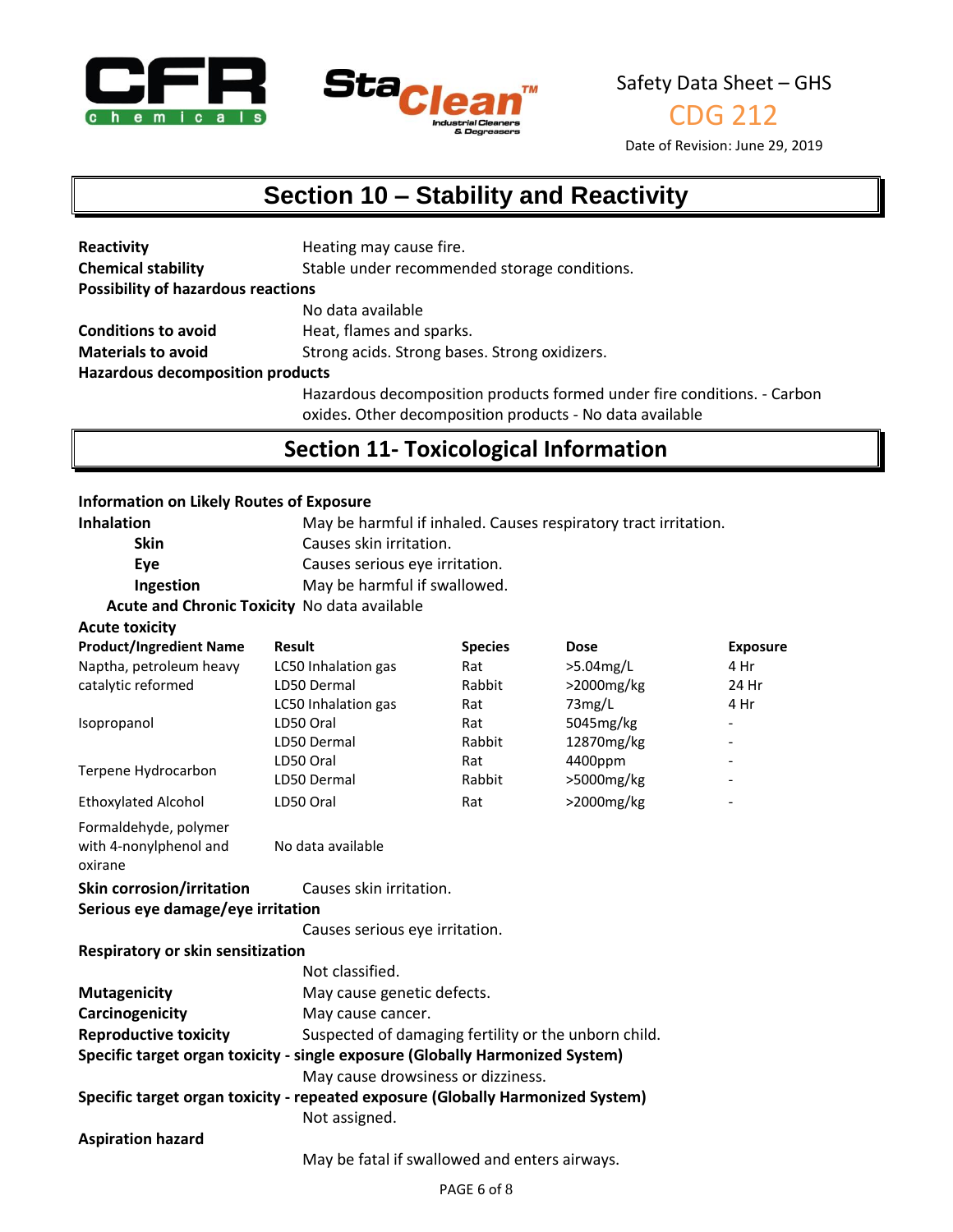



CDG 212

Date of Revision: June 29, 2019

### **Delayed and Immediate Effects and also Chronic Effects from Short and Long Term Exposure**

| <b>Short Term Exposure</b>                |                   |                    |
|-------------------------------------------|-------------------|--------------------|
| <b>Potential immediate Health Effects</b> |                   | No data available. |
| <b>Potential Delayed Health Effects</b>   |                   | No data available. |
| <b>Long Term Exposure</b>                 |                   |                    |
| <b>Potential immediate Health Effects</b> |                   | No data available. |
| <b>Potential Delayed Health Effects</b>   |                   | No data available. |
| <b>Potential Chronic Effects</b>          |                   | No data available. |
| <b>Synergistic effects</b>                | No data available |                    |
|                                           |                   |                    |

## **Section 12 – Ecological Information**

| Toxicity                                                                                                                                   |                                                                            |                                                         |                                                       |                 |
|--------------------------------------------------------------------------------------------------------------------------------------------|----------------------------------------------------------------------------|---------------------------------------------------------|-------------------------------------------------------|-----------------|
| <b>Product / Ingredient Name</b>                                                                                                           |                                                                            | <b>Result</b>                                           | <b>Species</b>                                        | <b>Exposure</b> |
| Naptha, petroleum heavy catalytic reformed                                                                                                 |                                                                            | Acute EC50-<br>11mg/L<br>Acute LC50                     | Pseudokirchneriella<br>subcaptata                     | 72 Hr           |
| Isopropanol                                                                                                                                |                                                                            | 9640mg/L<br>Acute EC50<br>5102mg/L                      | Fish - Pimephales promelas<br>Daphnia - Daphnia magna | 96 Hr<br>24 Hr  |
| Terpene Hydrocarbon                                                                                                                        |                                                                            | No data available                                       |                                                       |                 |
| Ethoxylated Alcohol                                                                                                                        |                                                                            | No data available                                       |                                                       |                 |
| Formaldehyde, polymer with 4-nonylphenol and<br>oxirane                                                                                    |                                                                            | No data available                                       |                                                       |                 |
| Persistence and degradability                                                                                                              |                                                                            |                                                         |                                                       |                 |
| Biodegradability<br><b>Bioaccumulative potential</b><br><b>Mobility in soil</b><br><b>PBT and vPvB assessment</b><br>Other adverse effects | No data available<br>No data available<br>No data available<br>None known. | May cause long-term adverse effects in the environment. |                                                       |                 |

## **Section 13 – Disposal Considerations**

| <b>Product</b>                | This combustible material may be burned in a chemical incinerator equipped with<br>an afterburner and scrubber. Offer surplus and non-recyclable solutions to a<br>licensed disposal company. Contact a licensed professional waste disposal service<br>to dispose of this material. |
|-------------------------------|--------------------------------------------------------------------------------------------------------------------------------------------------------------------------------------------------------------------------------------------------------------------------------------|
| <b>Contaminated packaging</b> | Dispose of as unused product.                                                                                                                                                                                                                                                        |

### **Section 14 - Transportation Information**

CANADA Transportation of Dangerous Goods (TDG) **Shipping Name** UN1268, Petroleum Distillates, N.O.S., 3. PG II **Class** 3